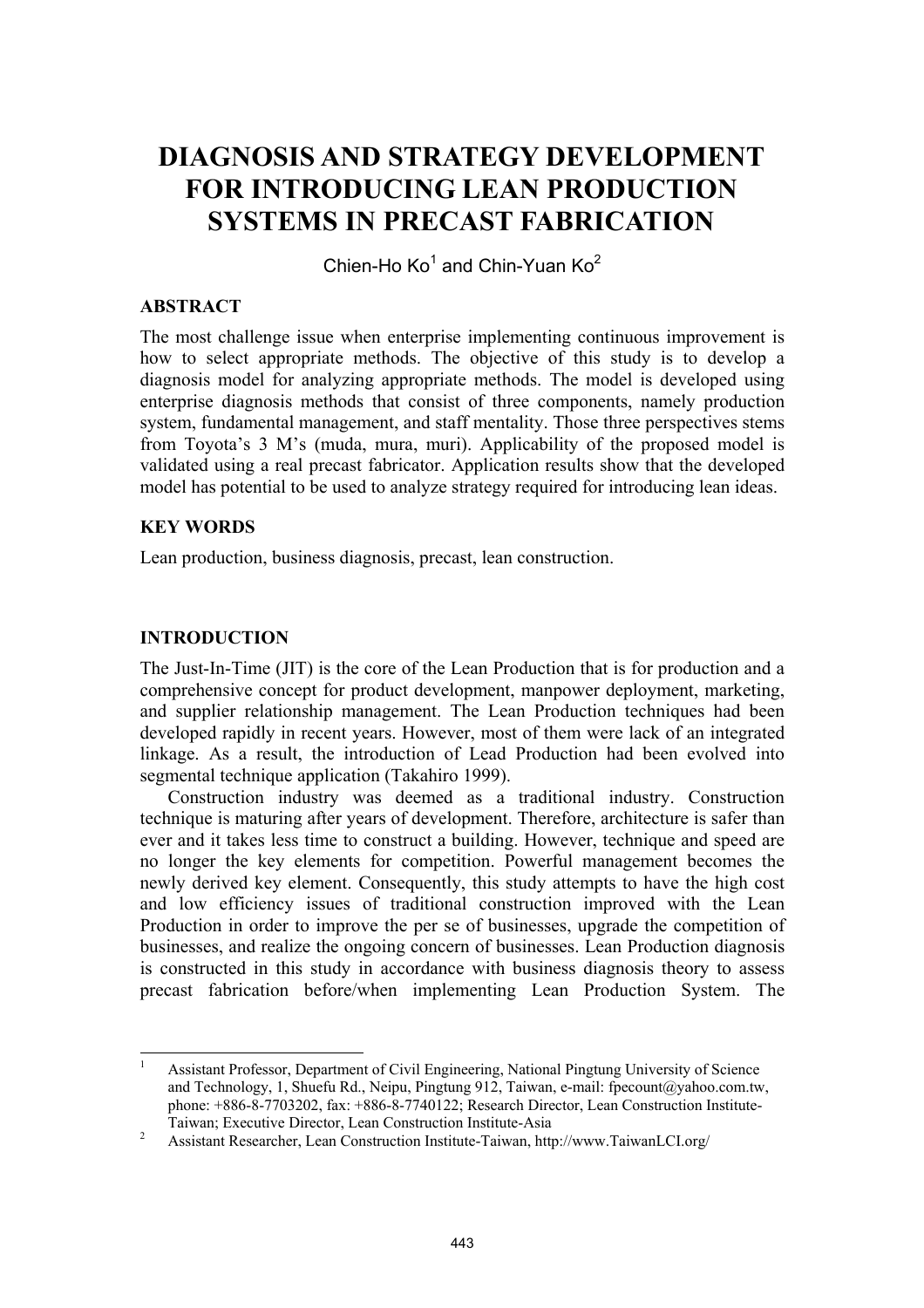developed model can also help precast fabrication comprehensively define business scope and understand implementation effect.

# **LITERATURE REVIEW**

Just-In-Time (JIT) and autonomation are two pillars of Toyota Production System (Ohno 1988). The introduction of JIT and/or Lean Production into business operation has been proven beneficial to an enterprise. Natarajan (1991) said in their studies that the introduction of JIT helped prevent the waste of materials throughout production. Inman and Mehra (1991) believed that introducing JIT helped the communication between an organization and outsiders. According to the study of Ansari and Modarress (1990), the introduction of JIT could help reduce procurement cost, which was the concern of many organizations. The study of Green et al. (1992) had proven that the introduction of JIT helped reduce preparatory time, save time consumption, improve quality, increase productivity, and upgrade customer's confidence in products. Moreover, the introduction of JIT does help incubate the discipline of an organization and easy management (Yasin et al. 2003). It can integrate departments in an organization and ease up the gap between departments of an organization.

Autonomation describes a feature of machine design to effect the principle of jidoka used in the Toyota Production System (TPS). It may be described as "intelligent automation" or "automation with a human touch." Autonomation prevents the production of defective products and focuses attention on understanding the problem and ensuring that it never recurs (Ohno 1988).

Ma (2000) had business diagnosis defined in the "Effective Business Diagnostics" as: Identify the flaws and faults of business management with diagnostics and techniques. Also the researcher proposed corrective actions with an objective method to help with its realization for improving enterprises, upgrading operating efficiency, and realizing enterprises' objectives. Feelder and Daniels (1992) thought that the meaning of diagnosis was to explain the abnormality of a research system in process the best possible.

# **DIAGNOSIS ARCHITECTURE**

This study develops an enterprise diagnosis model for introducing lean production system to organization based on Drew's theory (2004). The model is constructed by three enterprise perspectives including operating system, management infrastructure, and staff's attitude. Those three perspectives stems from Toyota's 3 M's (muda, mura, muri). The Lean Thinking (Womack and Jones 1996) is emphasized in the diagnosis model. The operating system examines the non-productive activities in the operating system with the diagnostic items. In other words, it helps identify the loss of waste, variation, and gridlock. Regarding managing infrastructure and staff's attitude and behavior, corrective action standard proposed by Drew et al. (2004) and the Lean Management fourteen principles of Liker (2004) are adopted and integrated into the three perspectives of enterprises for diagnosis. The diagnosis method is illustrated as follows using three enterprise perspectives:

# **PRODUCTION SYSTEM**

To introduce lean production in the enterprise, muda (the Japanese term for "waste") is first considered. Operating system includes three sources of loss including waste,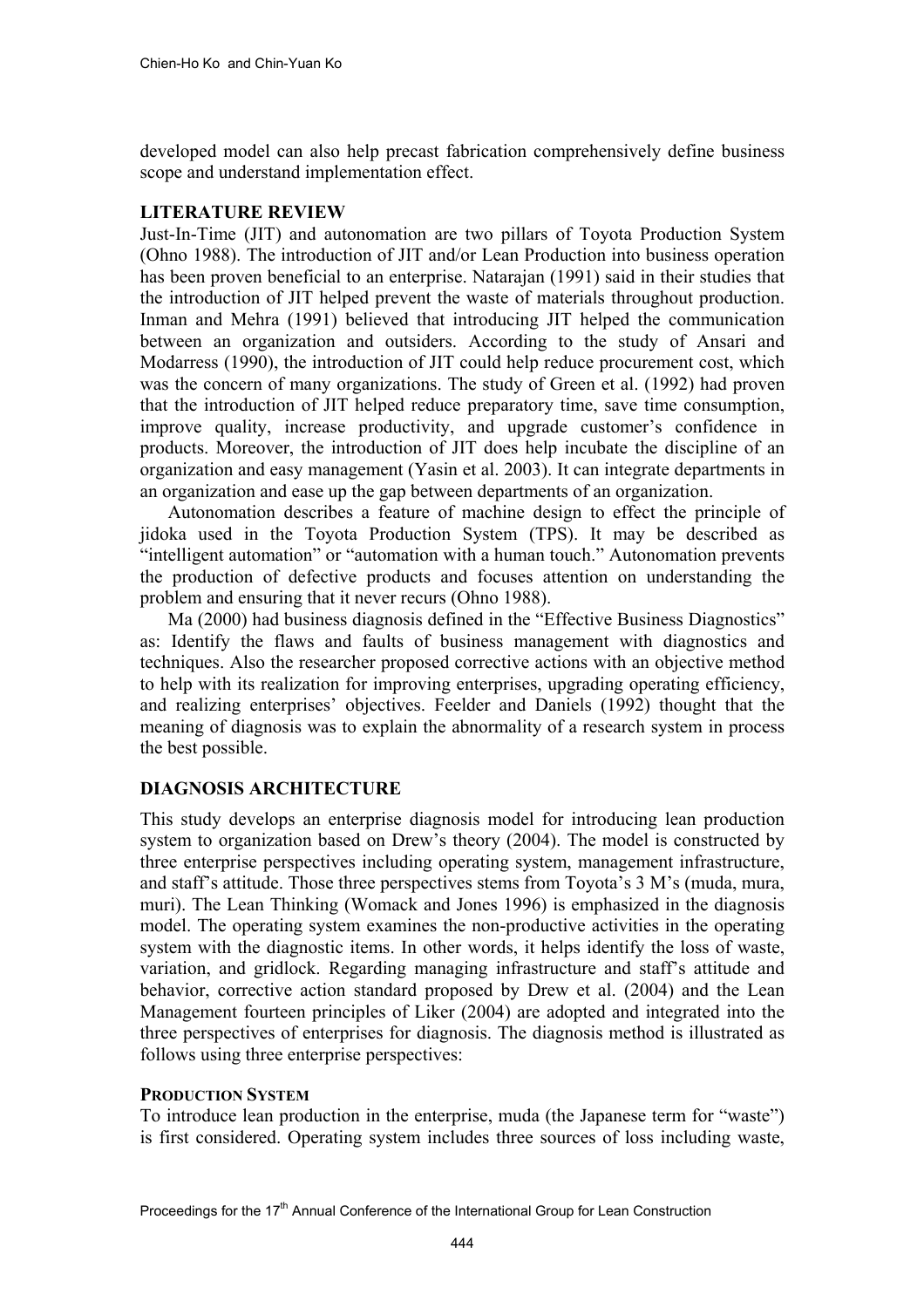variation, and gridlock that causes precast fabrication's cost to go up and margin to go down. The production system is evaluated using 10 items:

- Production surplus interrupted operating procedure.
- Waiting (workers or machines) idle time that does not help increase value.
- Work habits uneven workload level.
- Delivery unnecessary raw materials delivery.
- Over processing extra effort that does not help increase customer's value.
- Inventory more components or materials than customers need.
- Unnecessary movement unnecessary movement of staff or material in the flow.
- Rework repeated or modified procedure.
- Variation nonconformity
- Gridlock variation resulted from failure in responding to customer's demands.

## **STAFF ATTITUDE AND BEHAVIOR**

Muri (a Japanese term for overburden, unreasonableness or absurdity) is considered in this diagnostic stage. In terms of staff's attitude and behavior, there are five aspects concluded in this study including the spirit of continuous improvement, organizational concept, director's participation and support, lean attitude, and behavior. The staff attitude and behavior is evaluated using 11 items:

- Flexibility is more important than scale of operation.
- Value is increased at the first line.
- Everyone should know what they are supposed to do.
- Activities are supporting business goal.
- Staffs find the root cause for problem solving once and for all.
- Staffs identify problems for improvement.
- Staffs consider the long-term system of an organization for decision performance.
- Management practice reflects the fact dealt with at the first line.
- The first line personnel are involved in the corrective action.
- Supervisors resolve the systematic issues.
- Employees in all level conduct open dialogue.

## **MANAGEMENT INFRASTRUCTURE**

Mura (a Japanese term for unevenness, inconsistency in physical matter or human spiritual condition) is considered in this perspective. Management infrastructure in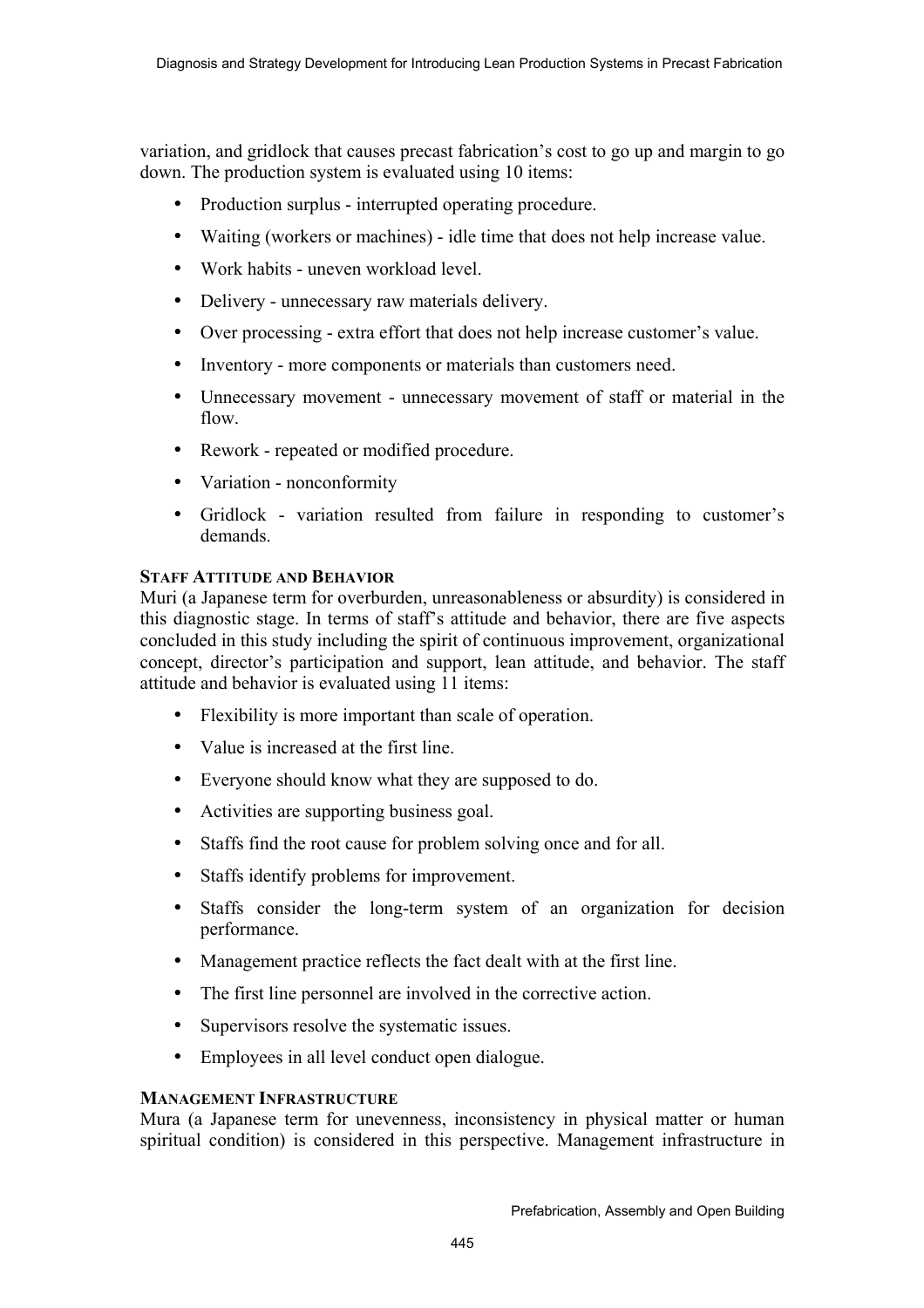this study include eight principles: organizational structure, performance management system, continuing improving infrastructure, operating skill development procedure and important occupational support procedure management, reliable technique procedure and personnel, visual control, cultivating employees, and talents incubation and establishing excellent partnership. Right side of each principle denotes evaluation criteria.

- Organizational structure group leader of operators.
- Performance management system systematic evaluation procedure.
- Infrastructure continuous improvement daily activity monitoring.
- Operating skills development vision of an organization consistence with the vision of the team.
- Important skill support flow organization with necessary skill.
- Technique and supportive manpower industrial engineers.
- Visual control employee training.
- Training employees to become leaders company training courses.

# **DIAGNOSIS PROCEDURE**

The diagnosis procedure, shown in Figure 1, is constructed in accordance with the aforementioned perspective diagnosis architecture. The procedure and method are illustrated as follows:

- Analyze business background: The first activity is to study the background of precast fabrication and the features of this industry; also, understand the business competition and industrial environment.
- Establish improvement goal: Understand the expected production improvement scope and effect with the implementation of Lean Production by communicating to precast fabrication. It is referred for evaluating the difference between expectation and actual performance after introducing Lean **Production**
- Identify diagnosis items: Diagnosis object and scope are identified from three perspectives, namely 1) operating system, 2) staff attitude and behavior, and 3) management infrastructure. Diagnosis items are identified and expanded from diagnosis architecture.
- Perform diagnosis: Diagnosis is carried upon verifying diagnosis items. Diagnosis data are collected by the way of interview and onsite observation.
- Propose corrective action: Feasibility of the proposed corrective action concluded from the theoretical viewpoint and actual issues are discussed with the company's staff. Corrective action is suggested in this activity.
- Document corrective action performance: Corrective action is documented. In addition, correction results and expected results are compared for the reference of future practice.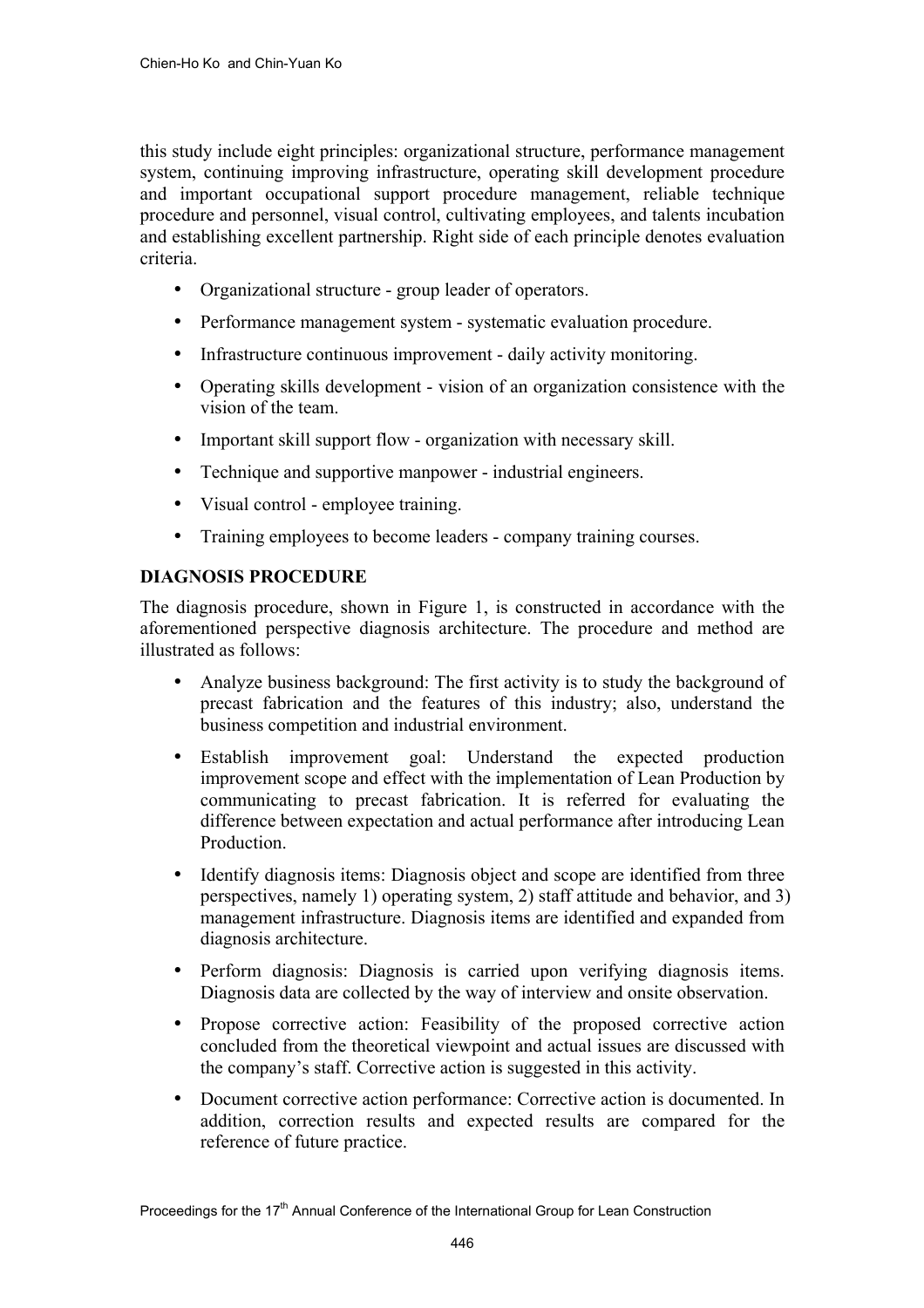• Continuously improve for perfection: This activity reviews business continuously with corrective action performed accordingly by documenting the management cycle.



Figure 1: Diagnosis Procedure

# **VALIDATION**

This research investigates the applicability of the proposed diagnosis model using a real precast fabricator.

## **STUDIED CASE**

A R Precast Fabrication Company is used as an example to explain the implementation of Lean Production diagnosis model. First of all, the background of this case study and competition are investigated. Then, the selected fabricator is analyzed using proposed diagnosis model. Finally, suggestions are made for the introduction of Lean Production. A qualitative case study is applied for diagnosis and analysis in this study.

R Precast Fabrication Company was incorporated in 1975 to provide precast fabrication design, architecture, and engineering technique service. R Precast Fabrication Company is with an emphasis on technique and management innovation. Therefore, it had introduced Enterprise Resources Planning (ERP) System in 2001 and underwritten plant construction engineering in 2003. R Precast Fabrication Company's profile is displayed in Table 1.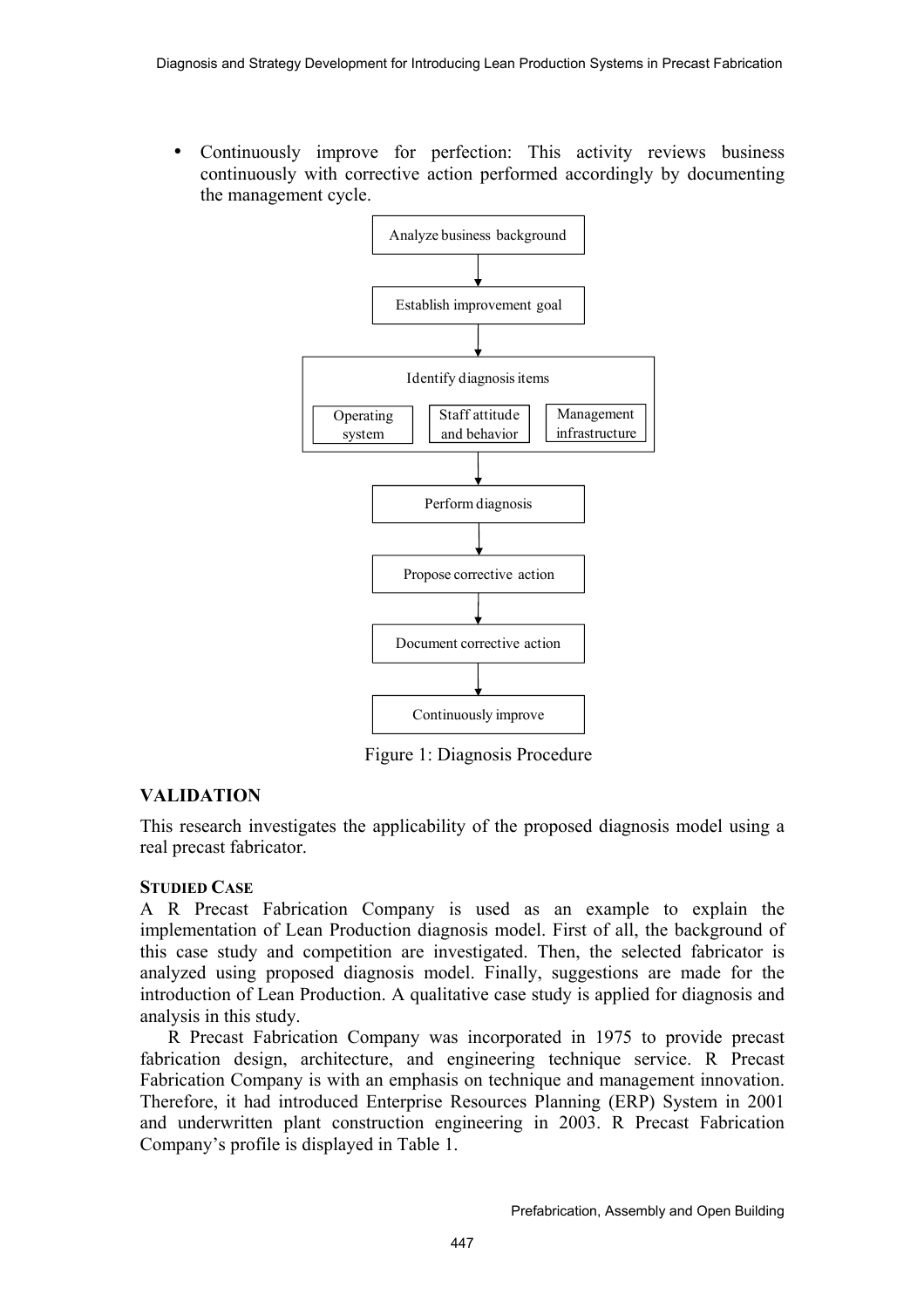| <b>Item</b>         | Content                                                                                                                                                                                                                     |
|---------------------|-----------------------------------------------------------------------------------------------------------------------------------------------------------------------------------------------------------------------------|
| Capital stock       | US\$ 3,000,000                                                                                                                                                                                                              |
| Number of employees | 500                                                                                                                                                                                                                         |
| Business operation  | General construction engineering<br>service including collective resident,<br>hillside cottage, office building, high-<br>tech factory, wholesale market,<br>medical building, school architecture,<br>and church building. |
| Products            | Planning, designing, production, and<br>erection of precast column, beam,<br>wall, prestressed board, and hollow<br>slab                                                                                                    |

#### Table 1: R Precast Fabrication Company Profile

#### **ANALYZE BUSINESS BACKGROUND**

The R company's business competition and industrial environment is understood using Porter's five-force analysis. The mission of a business leader in a competitive environment is to analyze market competition and to identify business opportunities and threats. In other words, the five competitions of "the threat from new competitors," "supplier's price negotiation power," "customer's negotiation power," "the threat of substituting products or services," and "the existing competitions." According to the five-force model of Porter (1980), powerful competition can be deemed as threat for it will force margin to go down. Insignificant competition can be deemed as opportunity for it allows enterprises to make great margin. A responsive strategy could be formed internally to minimize threat by analyzing external threat with business diagnosis.

The studied case is a representative precast fabrication modular plant of Taiwan. Therefore, there is no competitor in existence. However, the construction will not be hampered by replacing precast fabrication method with traditional construction. Some large-scale construction companies are the potential competitors. Other construction companies that are with better management technique will eventually become a threat to R Precast Company. In terms of supplier's price negotiation power, R Precast Fabrication Company is restricted by the raw material suppliers including Taiwan Cement Corporation, China Steel Corporation, and crane equipment suppliers. In terms of customer's price negotiation power, R Precast Fabrication Company's customers include self-sufficient customers and undertakers. The said self-sufficient customers meant for the construction companies within the group. The said undertakers include the customers for high-tech plant construction projects and business and resident building. In terms of customer's influence, it posts significant threat to R Precast Fabrication Company since the cost of precast fabrication method is 20%~30% higher than traditional construction method. As a result, price is quoted high too. Customers will base on the general construction method quotation to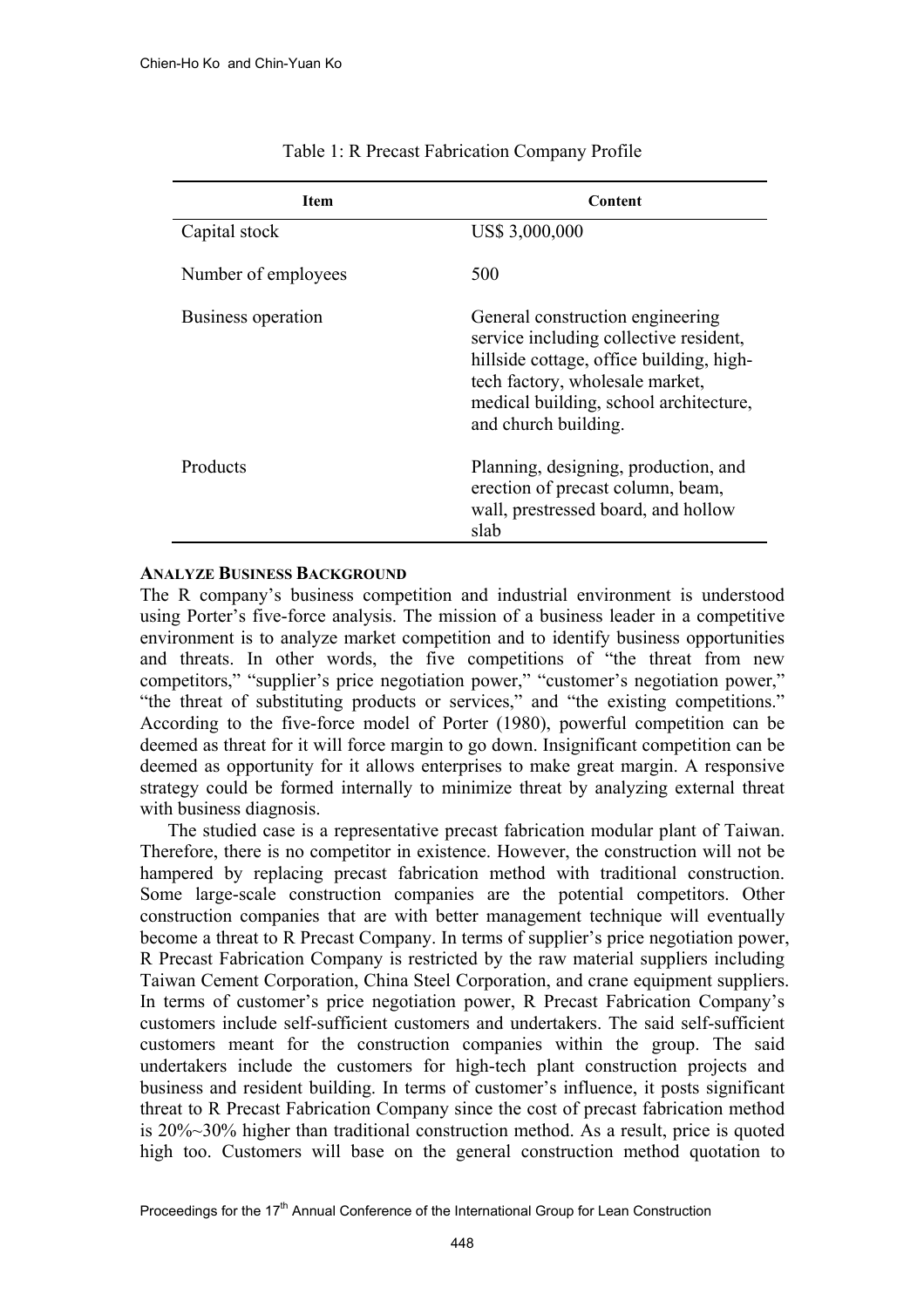negotiate with R Precast Fabrication Company. R Company does not take that threat lightly. In terms of the existing competitors, R Precast Fabrication Company conducts a monopoly operation. The precast fabrication method with the advantages of speed, quality, and anti-earthquake will bring business opportunities to R Precast Fabrication Company.

#### **PERFORM DIAGNOSIS**

The three-perspective diagnosis analysis is conducted in this study with the proposed diagnosis structure:

- Production system: The three sources of loss in production system must be eliminated: waste, variation, and gridlock. The root causes of waste, variation, and gridlock are concluded in accordance with the diagnosis in this study as follows:
	- (a) Waste: Things that will cause cost to go up but not value. In general, the waste of operating system includes production surplus, idling, delivery, over processing, inventory, unnecessary movement, and rework.
	- (b) Variation: R Precast Fabrication Company uses 3D designing drawings to communicate with the contractor for confirmation. For preventing nonconforming products from occurring, R Precast Fabrication Company has established 6σ system to prevent product specification variation and to improve precision. R Precast Fabrication Company has created R&D patented techniques to prevent construction technique variation, material quality variation, and technique variation. In addition, those techniques can prevent the loss of productivity and the extended construction time.
	- (c) Gridlock: R Precast Fabrication Company adopts custom-made production that is with the advantage of flexible modular specifications. However, it is unable to respond to customer's urgent orders under the consideration of time-consuming modular tooling change.
- Management infrastructure
	- (a) Organizational structure: The top priority of the organization is to determine the scale of the first line team, which is determined in accordance with the considerations of process stability, importance, and work complication. Occupational support is assigned to the first line team and blended in the process. In practice, R Precast Fabrication Company has entrusted the foreman of subcontractor with the responsibility for planning. Worksite superintendent is the commanding authority of the foreman. Foreman has to make a decision for any nonconformity occurred at worksite. Worksite superintendent has to make a decision for any major nonconformity occurred at worksite with the quality control engineer invited for discussion if it is necessary.
	- (b) Performance management system: According to Drew (2006), it is necessary to inspire employees and train employees for them to perform well at work. It is also important to offer good benefit package, adequate incentive plan, and performance evaluation system helping employees define clear career objective and plan. The performance evaluation system of the company in case study is with the personnel system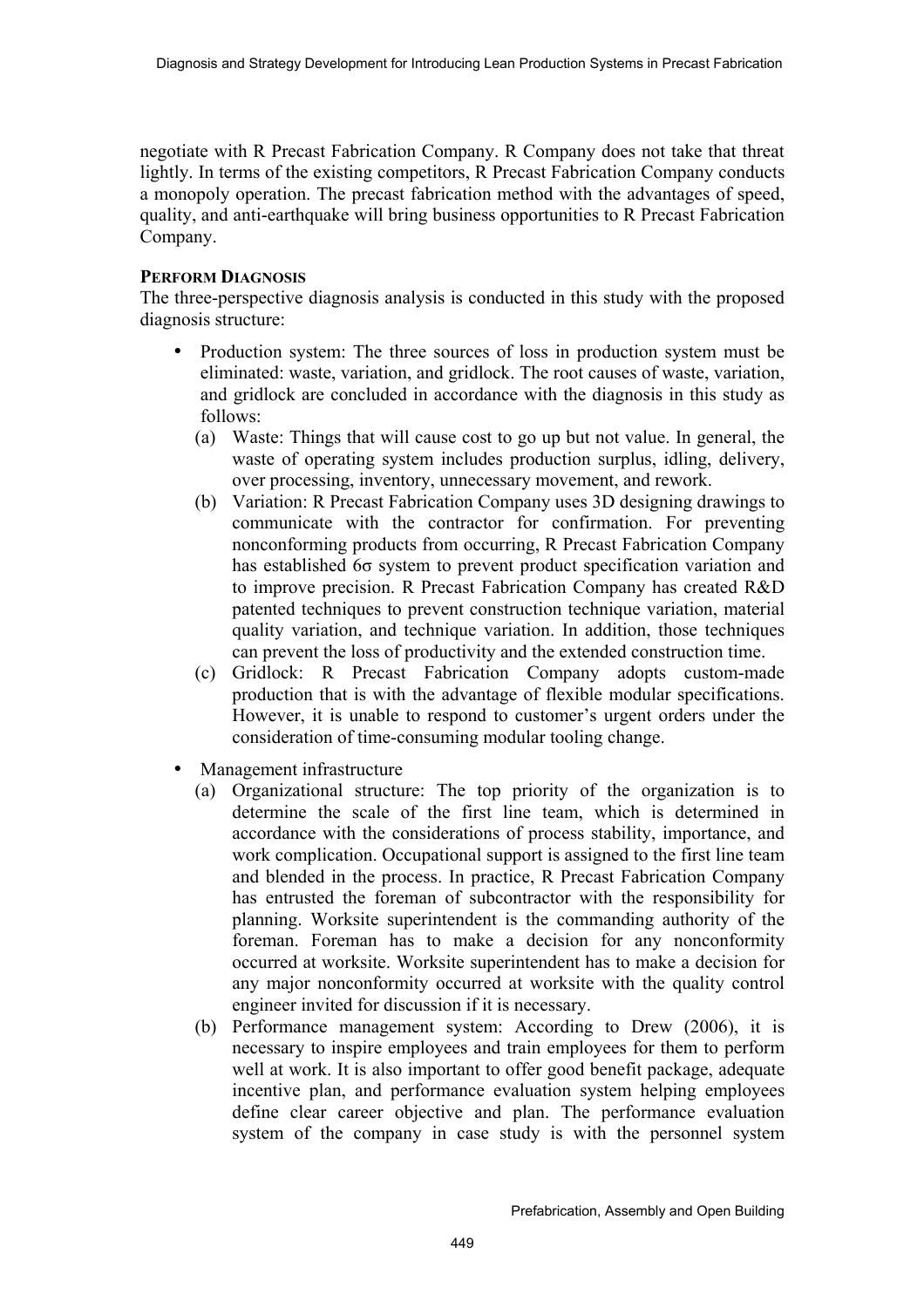controlled by  $ERP$   $SAP^{\circledR}$  including controlling performance by person/hour, shift, date, and month performance.

- (c) Improving infrastructure continuously: The Lean Production of R Precast Fabrication Company was not planned by professional lean consultants. There was not a Lean Reformation Team organized at the time, instead, it was completed by each department in accordance with its objective. Under the circumstance, the vision of each department may be different from the vision of the company taking as a whole. The introduction of Lean Production could thus be introduced incomprehensively.
- Staff attitude and behaviour: Staff's attitude and behavior is critical to the success of organizational system. The introduction of Lean Production is affected by the support of management and staff. It takes one "responsible and determined" leader to have Lean Production promoted effectively (Womack 1996).
	- (a) The spirit of continuing improvement: The interviewed R Precast Fabrication Company is positive in solving problems and staffs are with the spirit of reviewing problems and solving problems.
	- (b) Organization concept: R Precast Fabrication Company is progressive with Lean Production. The Lean Process of the team is enforced progressively under the promotion and supervision of the management.
	- (c) Management's involvement and support: R Precast Fabricator has tour inspection system step at the special project worksite for the visitation of administrative personnel so they can provide adequate support to the worksite, perform integrated evaluation, and realize the objective in cost, progress, construction method, and engineering technique.

## **DISCUSSION**

Corrective action for introducing Lean Production is proposed in accordance with the three perspective diagnosis results in this study.

- Production system perspective:
	- (a) Component inventory from production surplus: It is resulted from the difference of speed of crane at worksite and modular production. Therefore, the JIT of crane modular at worksite is not realized. R Precast Fabrication Company may consider having the crane speed and production speed levelled up. It may also utilize rapid tool change technique to have modular supplied in time in order to prevent modular piling up at worksite.
	- (b) Operation cannot be modified significantly: It is not easy to have worker's work habit changed. However, it can be done by education and training to help them understand the effect could be generated by changing operation.
- Infrastructure management perspective:
	- Improving infrastructure continuously: Having a Lean Reformation Team formed at the preliminary stage is a right way to introduce Lean Production. Moreover, diagnosis items proposed in the study can be used to define the scope of corrective action. Corrective action should be taken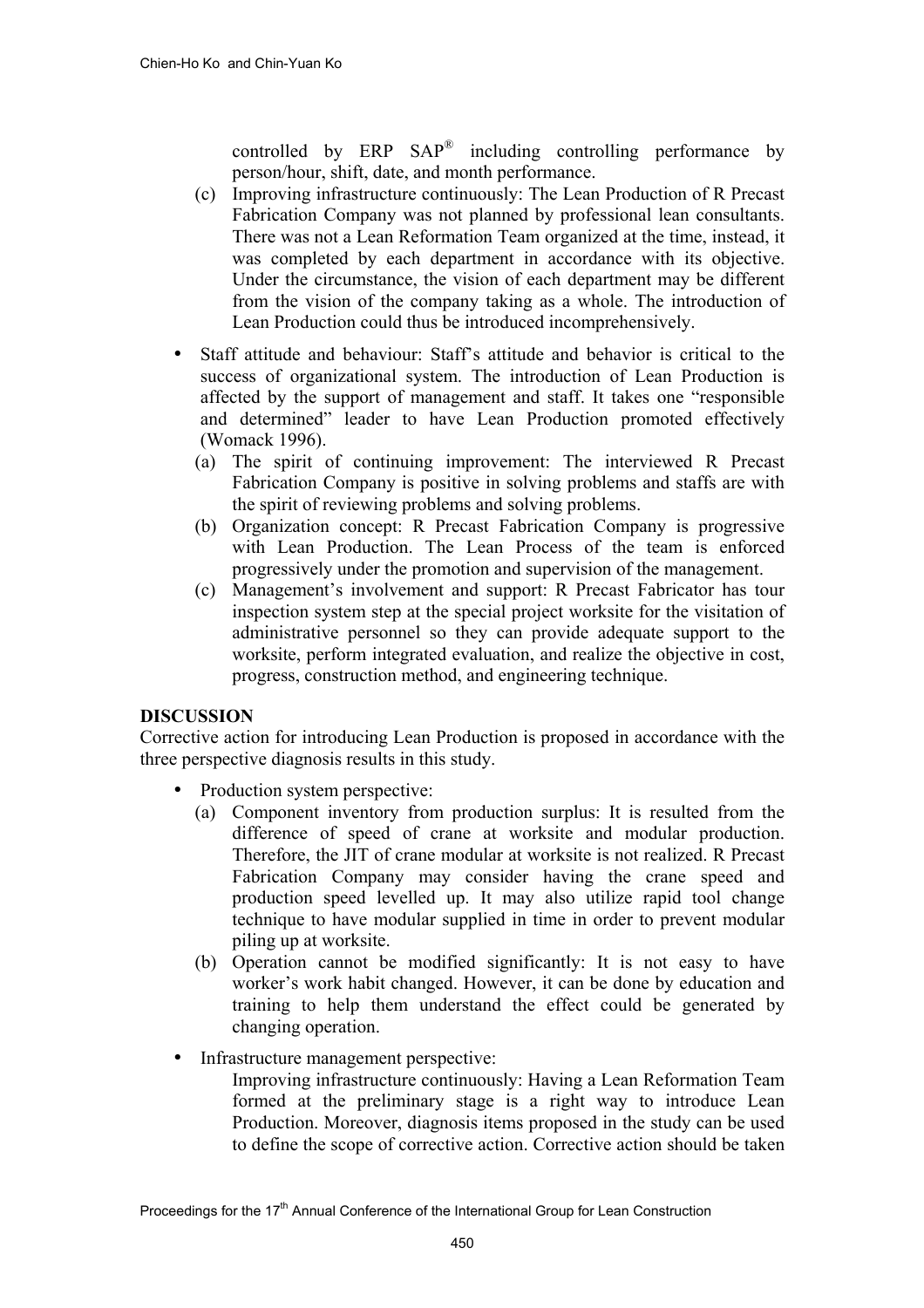once the nonconformity is identified. Unfortunately, R Precast Fabrication Company does not follow this practice; instead, departmental objective is defined independently. The vision of each department is different from the organization taking as a whole. Under this circumstance, Lean Production is introduced incomprehensively but fragmental and individual technique.

• Staff's attitude and behavior:

The first line workers are hired by contractors. Consequently, their qualification for work varies. Moreover, it is difficult to manage workers due to poor communication since workers are communicated indirectly through contractor's supervisors. It is recommended to have an employment system in place in order to secure a good communication with and cooperation from workers.

## **CONCLUSIONS**

A strategy diagnosis model for introducing Lean Production to precast fabricator is discussed in this paper. Three perspectives of business operation system, i.e. production system, management infrastructure, and staff attitude and behaviour, are considered in the model. The lean diagnosis model proposed in this study could be used by enterprises to analyze the effectiveness of introducing Lean Production. In addition, it can be used to examine internal management and performance for reference of future improvement.

The diagnose model systematically surveys the current practice using lean thinking. Enterprise can add or eliminate diagnose items based on 3 M's (muda, mura, muri) of lean thinking. The development of lean diagnosis model relies on the knowledge and experience of analyzers. Moreover, if precast fabrication factory is without comprehensive database and if the diagnosis process is not supported by directors and/or staffs, the hidden problems of precast fabrication factories could not be revealed.

# **ACKNOWLEDGEMENTS**

The authors would like to thank the studied precast fabricator for helping with the better understanding of current practice.

## **REFERENCES**

Ansari, A. and Modarress, B. (1990). *Just-in-Time Purchasing*, Free Press, New York. Daniels, H. A. M. and Feelder, A. J. (1992). Explanation and diagnosis in business

- assessment, *IEEE Transactions on Systems, Man and Cybernetics*, 22 (2) 397-402. Drew, J., McCallum, B., and Roggenhofer, S. (2004). Journey to Lean: Making Operational Change Stick, Palgrave Macmillan, New Yprk.
- Green, F.B., Amenkhienan, F., and Johnson, G., (1992). "Performance measures and JIT." *Management Accounting*, 10 32-36.
- Inman, R. A. and Mehra, S. (1991). "JIT implications for service environments." *Production and Inventory Management Journal*, 32 (3) 16-21.
- Liker J. (2004). The Toyota Way: 14 management principles from the world's greatest manufacture, McGraw-Hill, New York.